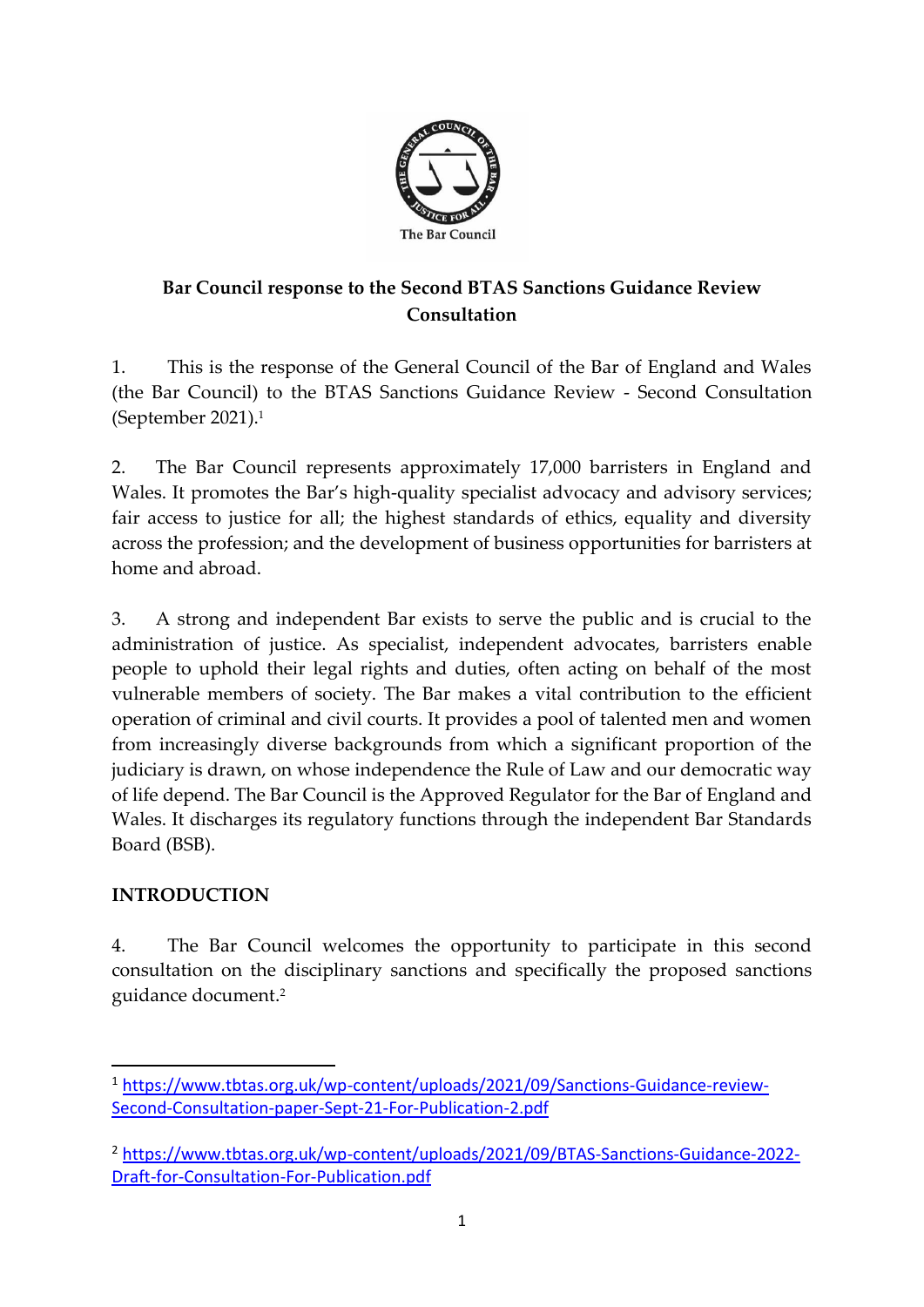5. As stated in the response to the first consultation<sup>3</sup>, as the representative body for the profession we have experience both promoting good practice in relation to tackling any reported incidents of harassment and bullying at the Bar, and of supporting victims of misconduct, including providing support following incidents of harassment. We are keen to ensure that complaints in this area are dealt with appropriately, recognising the ongoing impact that any incident can have on a victim, and others in a vulnerable position, with respect to both their professional and personal lives.

## **Question 1: Do you consider [that] the specific factors for the 13 Misconduct Groups in Part 2 are appropriate and do you have any suggestions for change?**

### *(i) Inclusion of "discourtesy" in Group I*

6. We propose that Group I (Misconduct Group – Behaviour towards other) is better defined. At first blush, it is potentially very broad due to the emphasis on the word "discourteous". Barristers are regularly in confrontational and uncomfortable situations with opponents (orally or during correspondence) or during, say, crossexamination. Equally, a barrister's duty to their client may mean that they need to have challenging conversations with judges or lay members. The current definition of conduct which falls to Group I is insufficiently well-defined to understand what would be deemed unacceptable and "discourteous" in the context of a role which means that a barrister will often be required to be direct and challenging in a way which might cause discomfort in others. We propose that Group I is revisited and redrafted so that barristers can fully understand their obligations. The word "discourteous", if retained, should be comprehensively defined.

### *(ii) Mitigating Factor - Social Media in Annex 7*

7. We would like to reiterate what we said in our response to the first consultation, in terms of the social media group at Annex 7, we consider that the following should be added as a mitigating factor;

"The public interest in freedom of expression and the right to receive and impart information, including whether the material highlighted is a matter of public interest." This takes into account Article 10 of the European Convention on Human Rights. As such matters may be highly complex, sensitive and contentious, specific guidance should address how such matters should be approached and the balancing of competing rights."

<sup>3</sup> [https://www.barcouncil.org.uk/uploads/assets/c6f7bd4e-6e22-4e45-](https://www.barcouncil.org.uk/uploads/assets/c6f7bd4e-6e22-4e45-82b401483819efd0/Bar-CouncilBTAS-Sanctions-Guidance-Review-ConsultationFINAL-RESPONSE-2806.pdf) [82b401483819efd0/Bar-CouncilBTAS-Sanctions-Guidance-Review-ConsultationFINAL-](https://www.barcouncil.org.uk/uploads/assets/c6f7bd4e-6e22-4e45-82b401483819efd0/Bar-CouncilBTAS-Sanctions-Guidance-Review-ConsultationFINAL-RESPONSE-2806.pdf)[RESPONSE-2806.pdf](https://www.barcouncil.org.uk/uploads/assets/c6f7bd4e-6e22-4e45-82b401483819efd0/Bar-CouncilBTAS-Sanctions-Guidance-Review-ConsultationFINAL-RESPONSE-2806.pdf)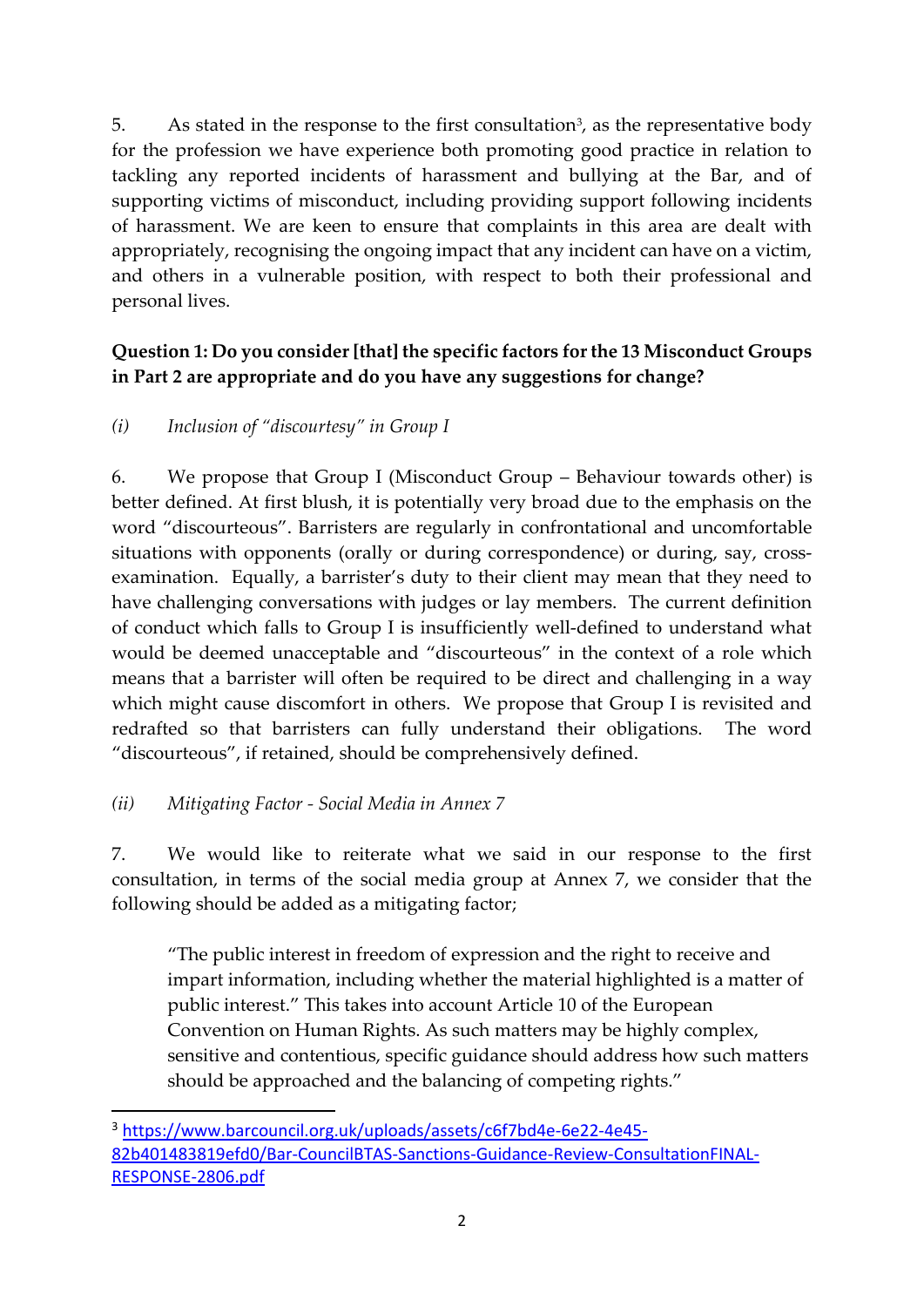**Question 2: Do you consider that the general factors set out at Part 3 Annex 2 are appropriate and do you have any suggestions for change?** 

8. They are appropriate.

### **Question 3: Do you consider the sanctions ranges for the additional groups listed above are appropriate and proportionate?**

#### *(i) Sexual misconduct requires more serious indicative sanctions*

9 An indicative sanction of 24 months to 36 months suspension for middle range misconduct of a sexual nature (Misconduct Group B) is insufficiently punitive bearing in mind that to fall into this category the individual may have moderate culpability and moderate harm or significant culpability and limited harm or low culpability and significant harm. Disbarment should therefore be included as an indicative sanction. The indicative sanction should be altered to read 'from 24 months suspension to disbarment' for the middle range category.

### *(ii) Discrimination requires more serious indicative sanctions*

10. For Misconduct Group C – 'Discrimination, non-sexual harassment and bullying' the indicative sanction for middle range misconduct currently reads 24-26 months (which we believe is a typo and should read to 36 months) but it should be altered to reflect a similar level of seriousness as Misconduct Group B – Misconduct of a sexual nature. The indicative sanction should therefore be altered to read 'from 24 months suspension to disbarment'.

11 The seriousness of discriminatory conduct (including bullying and harassment related to a protected characteristic) as opposed to bullying and harassment that is not related to a protected characteristic needs to be recognised.

12 The indicative sanctions, including the amendments suggested above for the middle range of misconduct would provide a suitable range to encompass both types of misconduct, but it is suggested that guidance could be provided, e.g. by way of footnote, that for misconduct that amounted to discrimination, the expectation is for a sanction to be imposed which is greater than for similar acts of misconduct which were not motivated by a protected characteristic.

### **Question 4: Is the length and detail of the Guidance appropriate to support effective and consistent sanctioning decisions?**

13. Yes, other than in relation to Group I (Misconduct Group – Behaviour towards other) as explained in response to Question 1 above.